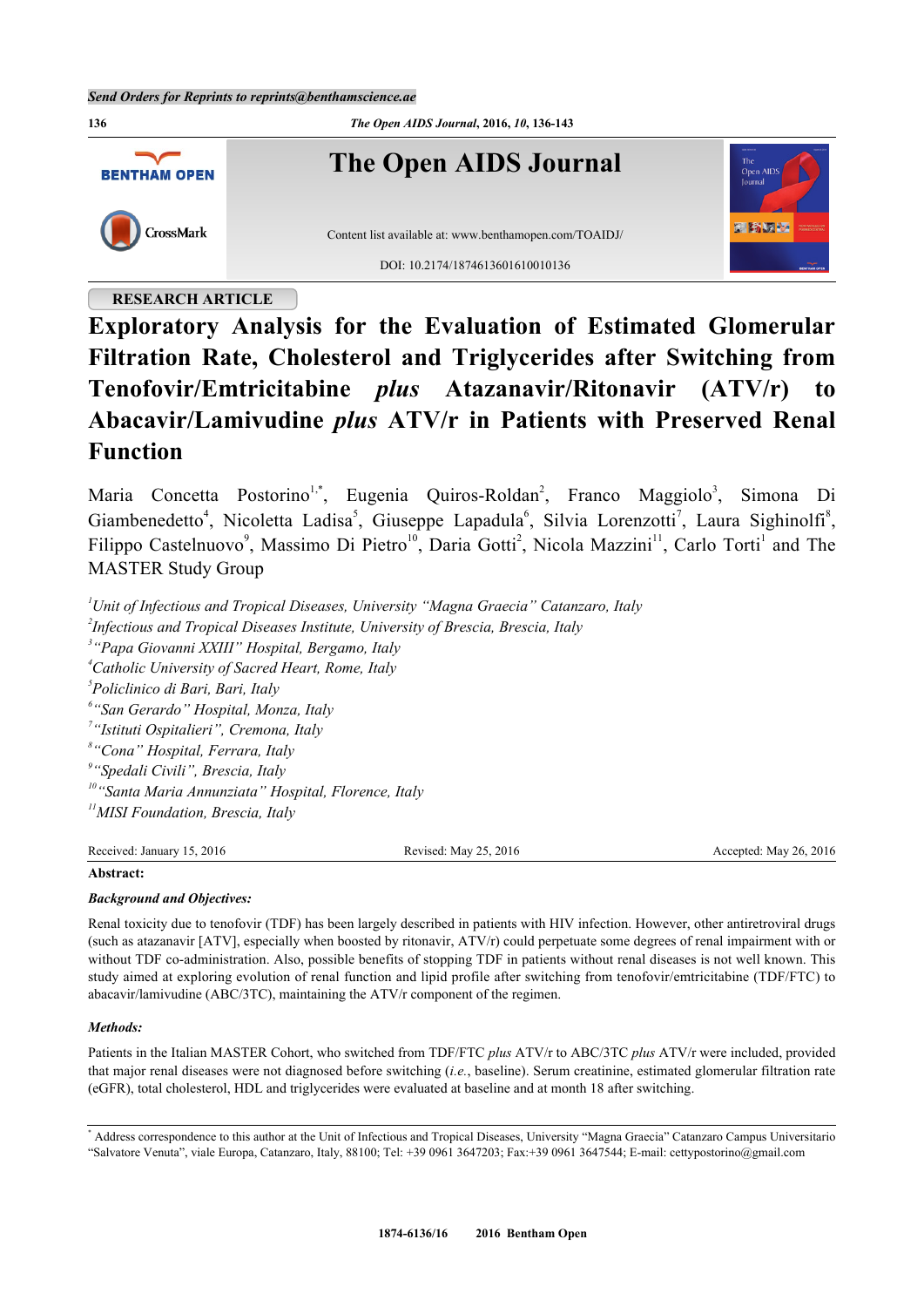#### *Results:*

126 patients were selected (80% males). Patients were mostly Italians (92%). 79% had undetectable HIV-RNA and 44% were coinfected by HBV and/or HCV. Median age at switch was 47 years (IQR 43-55). A small but significant decrease in serum creatinine [from 1.06 mg/dl (SD: 0.3) to 0.94 mg/dl (SD: 0.2); p<0.001] with an improvement in eGFR [from 86.8 ml/min (SD: 33) to 96.4 ml/min (SD: 37); p<0.001] were observed in per protocol analysis at month 18. Also ITT analysis showed a decrease in mean serum creatinine [from 1.08 mg/dl (SD: 0.35) to 0.95 mg/dl (SD: 0.24); p<0.001] with an improvement in mean eGFR [from 86.9 ml/min/1.73m2 (SD: 24.11) to 95.8 ml/min/1.73m2 (SD: 19.99); p<0.001]. Total cholesterol increased [from 188 mg/dl (SD: 42) to 206 mg/dl (SD: 44); p<0.001] but also HDL increased as well [from 46 mg/dl (SD: 14) to 54 mg/dl (SD: 19); p=0.015]. An increase in triglycerides concentration was observed [from 162 mg/dl (SD: 144) to 214 mg/dl (SD: 109); p=0.027] in per protocol analysis. Also ITT analysis showed increases of both total cholesterol [from 187 mg/dl (SD: 43.69) to 203 mg/dl (SD: 44.10); p<0.001] and HDL fraction [from 46 mg/dl (SD: 15.49) to 52 mg/dl (SD: 17.13); p=0.002] at month 18.

#### *Conclusion:*

This analysis reports an improvement in eGFR and an increase in total cholesterol and HDL fraction at month 18 after switching to ABC/3TC *plus* ATV/r. Given the fact that renal function was not significantly affected at baseline, our findings may suggest the utility of a proactive switch from TDF to ABC, when otherwise indicated, in patients who cannot avoid using a nucleoside backbone.

**Keywords:** Highly Active Antiretroviral Therapy, eGFR, Cholesterol, Nephrotoxicity, Tenofovir, Atazanavir.

#### **INTRODUCTION**

Renal toxicity due to tenofovir (TDF) as part of highly active antiretroviral therapy (HAART) has been largely described in patients with HIV infection. Also, other antiretroviral drugs could aggravate renal damage at some degree during TDF administration [\[1,](#page-5-0) [2\]](#page-6-0). In particular, atazanavir boosted by ritonavir (ATV/r) may increase TDF concentrations when these two drugs are co-administered and this could aggravate renal damage [\[3](#page-6-1), [4](#page-6-2)]. Moreover, some degrees of acute and chronic interstitial nephritis with crystal deposition were described in patients receiving ATV *plus* TDF [[5,](#page-6-3) [6](#page-6-4)] and ATV could induce acute tubular injury and nephrolithiasis even without TDF administration [\[7](#page-6-5)]. So, it has to be seen whether renal damage occurring during TDF is reversible after TDF withdrawal, in particular when ATV/r is prescribed. In addition, the possibility to counteract or prevent worsening of renal function in patients with preserved creatinine clearance at baseline with a proactive switch from TDF to abacavir (ABC) needs to be investigated.

Dyslipidemia is common in HIV infection and antiretroviral drugs are associated to lipid abnormalities with different risks associated with different drugs. Interestingly, low levels of total cholesterol were noticed during TDF intake [[8](#page-6-6) - [10\]](#page-6-7). Therefore, the potential renal benefits from switching off TDF need to be balanced with potential damage on lipid values [\[11](#page-6-8)].

In fact, the ATLAS study [\[12](#page-6-9)] showed an improvement in renal function and an increase in total cholesterol and HDL cholesterol concentrations in patients switched from two nucleo(t)side reverse transcriptase inhibitors (one of which was TDF) *plus* ATV/r to lamivudine (3TC) *plus* ATV/r. However, this strategy should not be pursued when there is a risk of failure due to previous virological rebound or archived drug resistance associated mutations in the HIV genome. Since the ATLAS did not provide a control arm, we wanted to test the pattern of renal function and lipid profile with maintenance of two nucleoside analogue drugs (one of which was ABC).

Therefore, the present study aimed at exploring both renal function and lipid profile in patients switched from TDF/emtricitabine (TDF/FTC) to a regimen containing ATV/r and ABC/3TC.

## **MATERIALS AND METHODS**

Italian MASTER Cohort is a large prospective observational cohort of patients living with HIV involving major Italian centres of HIV care [[13\]](#page-6-10). Data from all patients included in the cohort were listed and periodically updated into a common database (Health & Notes 3.5® , Healthware S.p.A., Naples, Italy).

An exploratory analysis in patients with normal or mild impairment of renal function (grade 1 or 2 according with Kidney Disease: Improving Global Outcomes (KDIGO) classification[[14\]](#page-6-11)) at baseline was conducted. All adults patients with at least 6 months of active follow-up in the Italian MASTER Cohort switched from TDF/FTC *plus* ATV/r to ABC/3TC *plus* ATV/r from 2006 to 2012 were selected. Subjects with a previous diagnosis of kidney disease were excluded from the analysis.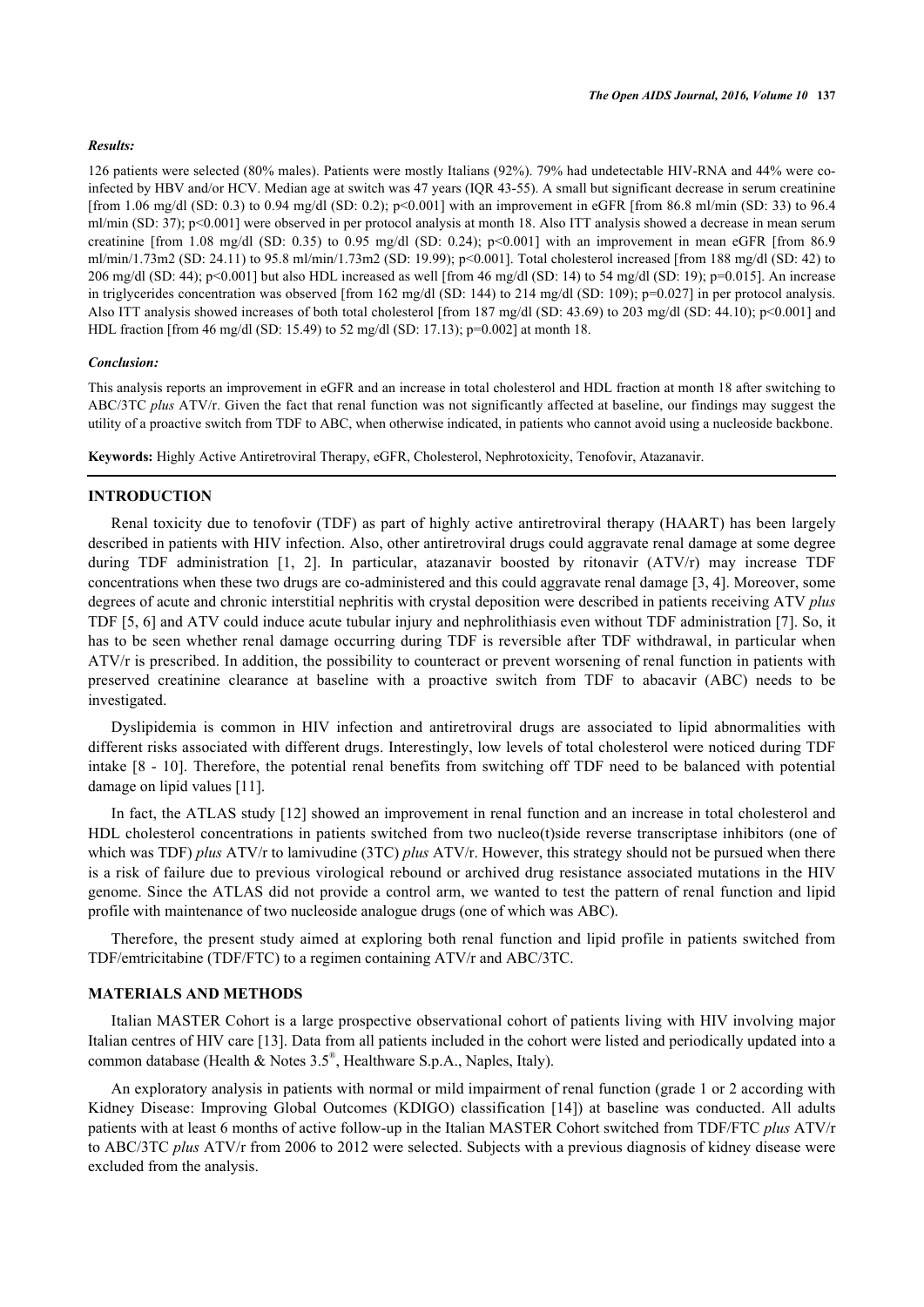#### **138** *The Open AIDS Journal, 2016, Volume 10 Postorino et al.*

The statistical power for this exploratory analysis was not computed *"a priori",* because, at the time of designing the study, we did not find any data in this specific condition (*i.e.*, eGFR increase in patients with normal renal function after stopping TDF) to estimate the effect size. Moreover since patients already had normal renal function, the clinical significance of a pre-defined increase in eGFR could not be hypothesized.

Baseline was defined as the time window around the switch (between 30 days before and 30 days after switching). The study end-points were assessed at baseline and at month 6, 12 and 18 after switch. The following parameters were measured: HIV RNA, CD4+ T cell count, total cholesterol, HDL cholesterol, triglycerides, serum creatinine. eGFR was estimated by CKD-EPI 2009 (Chronic Kidney Disease-Epidemiology Collaboration) formula. The equation used for calculation was: eGFR = 141 X min (serum creatinine / $\kappa$ ,1)<sup>a</sup> X max (serum creatinine/ $\kappa$ ,1)<sup>-1.209</sup> X 0.993<sup>Age</sup> X 1.018 [if female] X 1.159 [if black] (serum creatinine is expressed in mg/dL, κ is 0.7 for females and 0.9 for males, α is –0.329 for females and –0.411 for males, min indicates the minimum of serum creatinine/κ or 1, and max indicates the maximum of serum creatinine/ $\kappa$  or 1) [\[15](#page-6-12)].

Laboratory values were analyzed both as continuous and categorical measures. Serum creatinine levels were ranked by the US Division of AIDS (DAIDS) table for grading the severity of adult and pediatric adverse events [\[16\]](#page-6-13). According to this classification, serum creatinine was ranked into five classes (no impairment, mild impairment, moderate, severe and life threatening values). eGFR values were classified according with KDIGO classification. Transitions to a lower or a higher class within patients (from baseline to month 18) were also computed [[14\]](#page-6-11).

#### **Statistical Methods**

Patient characteristics at baseline were described using descriptive statistics as appropriate. For the study outcomes measured as continuous variables, we used linear effect random regression models for repeated measures. To adjust the mean differences between baseline and month 18 after TDF switch, a multivariable model was run, including the following as covariates: age, risk factors for HIV acquisition, and CD4+ T cell count. Indeed both renal and lipid endpoints are influenced by the aforementioned factors [\[17](#page-6-14), [18](#page-6-15)].

Intention to treat (ITT) and per protocol analyses were conducted. ITT analysis included all patients selected for the study, despite subsequent changes in the ABC/3TC *plu*s ATV/r regimen. Per protocol analysis included only patients who maintained ABC/3TC *plus* ATV/r up to month 18. Both analyses were performed to explore possible differences in the study outcomes between ABC/3TC *plu*s ATV/r maintained up to the end of the follow-up and further modifications occurred in the regimens. In fact, in case of consistent results of the two analyses, an effect of the switch "*per se*" would have been supported, as well as a possible impact of ATV/r would have been excluded.

All tests were two-sided. P<0.05 was used to define statistically significant results. All the analyses were computed using the STATA 12.0 statistical package (Stata Corporation, College Station, TX).

#### **Ethics Procedures**

The study was conducted in accordance with the guidelines of the Declaration of Helsinki and the principles of Good Clinical Practice. All patients provided written informed consent to include their clinical and biological data in the MASTER database for scientific purposes. Data submitted by the participating clinics to the data center were anonymized. The study was approved by the Ethical Committees of the Spedali Civili Hospital of Brescia (Coordinating Centre) and of the following Institutions: University Hospital of Ferrara; "Papa Giovanni XXIII" Hospital, Bergamo; University of Bari; "San Gerardo" Hospital, Monza; Hospital of Cremona; "S. M. Annunziata" Hospital, Firenze; University of Sacred Heart, Rome.

#### **RESULTS**

<span id="page-2-0"></span>Baseline characteristics of patients are summarized in Table **[1](#page-2-0)**. One hundred twenty-six patients were selected. Patients were mostly males (80%). Median age was 47 years (interquartile range, IQR 43-55) and median CD4+T count was 426/mm<sup>3</sup> (IQR 260-620). Major risk factors for HIV acquisition were intravenous drug use (30%) and sexual transmission (heterosexual 35%; homosexual 17%). TDF/FTC *plus* ATV/r was first line regimen in 16% patients and second line regimen in 84% patients. HIV RNA was detectable (>50 HIV RNA copies/ml) in 21% patients at baseline. HCV-Ab positive patients were 54 (43%) and two patients (1.6%) were chronic HBsAg carriers. TDF/FTC *plus* ATV/r was the first line antiretroviral regimen in 20 patients (16%) and prescribed as second line regimen in 106 patients  $(84\%)$ .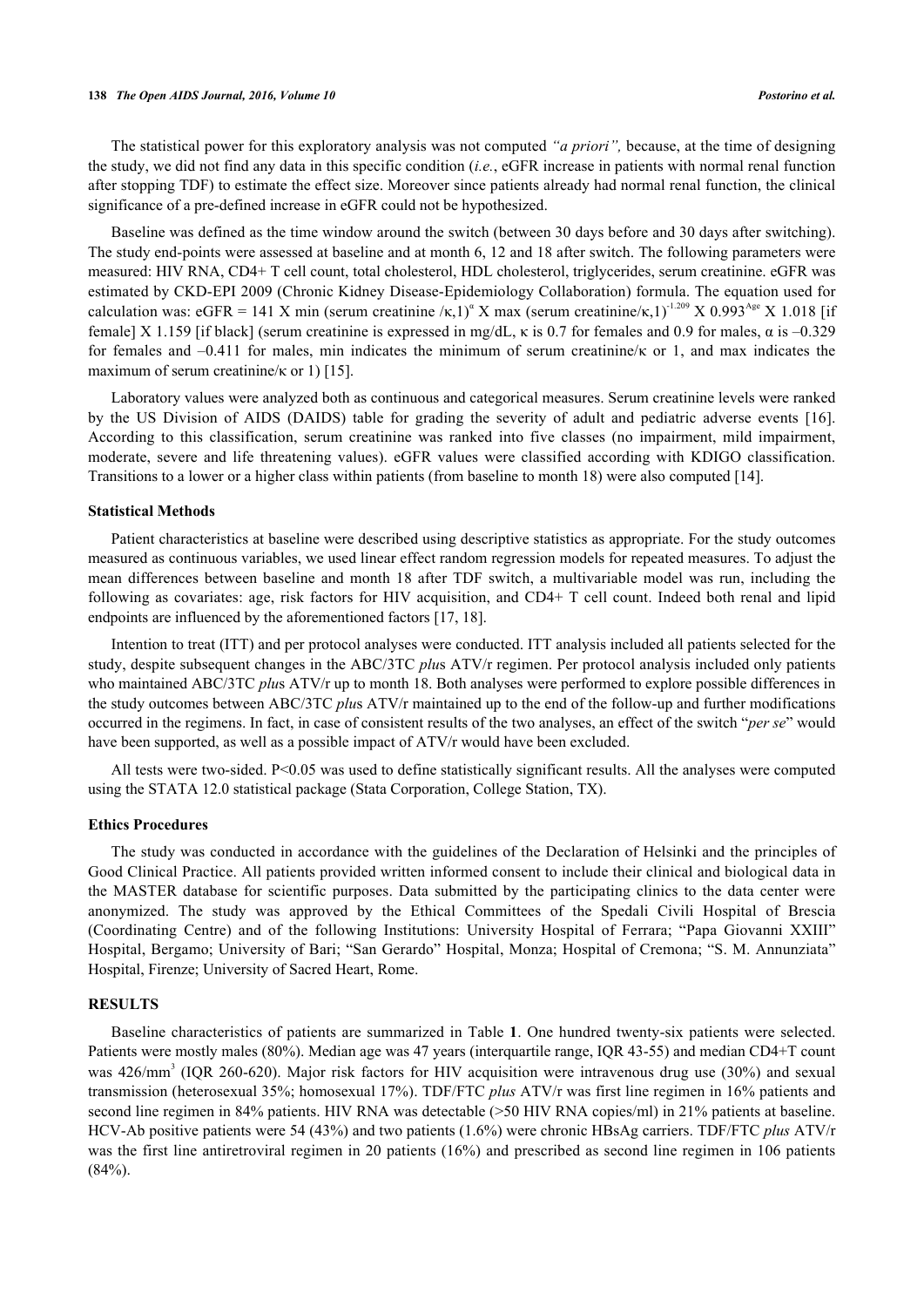**Table 1. Baseline characteristics of patients.**

| Patients characteristics at switch from TDF/FTC plus ATV/t to ABC/3TC plus ATV/r (n=126) |                             |  |  |  |  |
|------------------------------------------------------------------------------------------|-----------------------------|--|--|--|--|
| <b>Ouantitative Variables</b>                                                            |                             |  |  |  |  |
| · Median age, years (IQR)                                                                | 47 (43-55)                  |  |  |  |  |
| • Median CD4+T cell count (IQR)                                                          | $426/\text{mm}^3$ (260-620) |  |  |  |  |
| Qualitative Variables, n (%)                                                             |                             |  |  |  |  |
| Gender                                                                                   |                             |  |  |  |  |
| • Males                                                                                  | 101(80)                     |  |  |  |  |
| • Females                                                                                | 25(20)                      |  |  |  |  |
| <b>Risk factors for HIV infection</b>                                                    |                             |  |  |  |  |
| $\cdot$ IVDU                                                                             | 38 (30)                     |  |  |  |  |
| • Homosexual/bisexual                                                                    | 22(17)                      |  |  |  |  |
| • Heterosexual                                                                           | 44 (35)                     |  |  |  |  |
| • Heterosexual+IVDU                                                                      | 11(9)                       |  |  |  |  |
| • Other                                                                                  | 11(9)                       |  |  |  |  |
| Co-infections                                                                            |                             |  |  |  |  |
| • HBV and/or HCV co-infected                                                             | 56 (44)                     |  |  |  |  |
| • Not co-infected/unknown                                                                | 70 (56)                     |  |  |  |  |
| <b>HIV RNA*</b>                                                                          |                             |  |  |  |  |
| • Detectable                                                                             | 26(21)                      |  |  |  |  |
| • Undetectable                                                                           | 100(79)                     |  |  |  |  |
| Line of previous regimen                                                                 |                             |  |  |  |  |
| • First line                                                                             | 20(16)                      |  |  |  |  |
| $\bullet \geq$ Second line                                                               | 106(84)                     |  |  |  |  |

n: number, IQR: interquartile range, IVDU: intravenous drug user

\* Undetectable HIV RNA: <50 copies/ml

A small but significant decrease in mean serum creatinine [from 1.06 mg/dl (SD: 0.3) to 0.94 mg/dl (SD: 0.2);  $p<0.001$ ] with an improvement in mean eGFR [from 86,8 ml/min/1.73m<sup>2</sup> (SD: 33) to 96.4 ml/min/1.73m<sup>2</sup> (SD: 37); p<0.001] were observed from baseline to month 18 (see per protocol analysis in [Table 2](#page-4-0)). Also ITT analysis showed a decrease in mean serum creatinine [from 1.08 mg/dl (SD: 0.35) to 0.95 mg/dl (SD: 0.24); p<0.001] with an improvement in mean eGFR [from 86.9 ml/min/1.73m<sup>2</sup> (SD: 24.11) to 95.8 ml/min/1.73m<sup>2</sup> (SD: 19.99); p<0.001] ([Table](#page-4-0) **[2](#page-4-0)**). Since HIV RNA could influence renal function [[19\]](#page-6-16), we also analyzed separately the eight patients with HIV RNA >50 copies/ml at baseline who had undetectable HIV RNA at month 18. Seven of eight patients showed a decrease in serum creatinine and an improvement in eGFR after switching. An increase in serum creatinine with decreased eGFR was observed in only one case (serum creatinine from 1.3 to 1.4 mg/dl, eGFR from 75 to 68 at month 18). Serum creatinine values were evaluated according to DAIDS classification [[16\]](#page-6-13): 56% patients had no renal impairment, 32% had mild impairment (serum creatinine values from 1.1 to 1.3 mg/dl), 12% had moderate impairment (from 1.4 to 1.8 mg/dl). Seventeen percent of patients improved to a lower serum creatinine class from baseline to month 18, while 2% worsened and 81% remained in the same class. According to KDIGO eGFR classification [[14\]](#page-6-11), 87% patients were classified into stage 1 or 2. 20% patients improved their stage of renal function and 44% patients remained in the same stage.

Regarding lipids, increases of both total cholesterol [from 188 mg/dl (SD: 42) to 206 mg/dl (SD: 44); p<0.001] and HDL fraction [from 46 mg/dl (SD: 14) to 54 mg/dl (SD: 19); p=0.015] were observed at month 18. An increase in triglycerides concentration was observed from baseline [from 162 mg/dl (SD: 144) to 214 mg/dl (SD: 109); p=0.027] (see per protocol analysis in [Table](#page-4-0) **[2](#page-4-0)**). Also ITT analysis showed increases of both total cholesterol [from 187 mg/dl (SD: 43.69) to 203 mg/dl (SD: 44.10); p<0.001] and HDL fraction [from 46 mg/dl (SD: 15.49) to 52 mg/dl (SD: 17.13); p=0.002] at month 18. Even if ITT analysis did not show statistically significant differences in mean values of triglycerides, an increased value was observed from baseline [from 168 mg/dl (SD: 124.67) to 201 mg/dl (SD: 199.50); p=0.154] (Table **[2](#page-4-0)**).

## **DISCUSSION**

Several studies analyzed the effects of switching from TDF/FTC to ABC/3TC and *vice-versa* [[20](#page-6-17) - [24\]](#page-7-0). In these studies, the nucleos(t)ide (N(t)RTI) backbone was combined with diverse drugs used as anchor. Consistently with these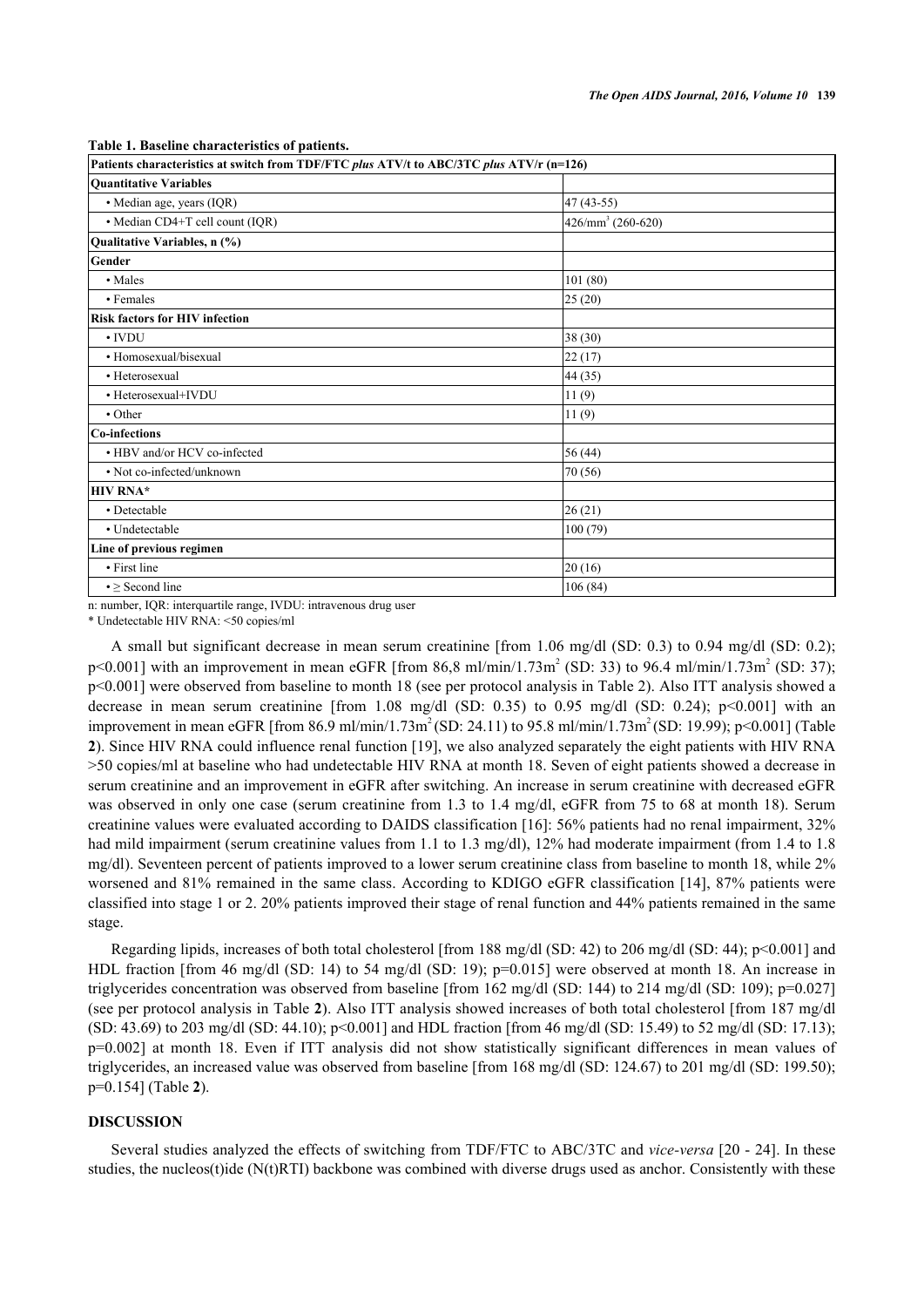results, we found that switching from TDF/FTC to ABC/3TC improved eGFR. This improvement was confirmed by downgrading the stage of kidney disease along the follow-up.

The originality of our work is that, in contrast to other studies, ATV/r was maintained, consistently with the treatment strategy applied in the ATLAS trial [[12](#page-6-9)]. However, in this trial, ABC was not used. So, our results suggest that switching from TDF/FTC to ABC/3TC backbone could be of benefit, even if ATV/r was maintained as anchor drug.

Another new demonstration is that the apparent benefit from switching was found in patients with normal renal function or mild impairment at baseline, suggesting the opportunity of an early or proactive switch, to prevent further deterioration of kidney function. It has to be seen whether tenofovir alafenamide (TAF), a new oral prodrug of tenofovir, will provide similar effect in patients on TDF when combined with ATV/r or other potentially nephrotoxic drugs. Indeed, TAF has already shown a better profile in terms of bone and renal safety with respect to TDF in naïve patients without significant renal diseases and in experienced patients with renal impairment [\[25](#page-7-1) - [27\]](#page-7-2).

|                                             | Per protocol analysis, n=76  |               |         |                                                                          | Intention to treat analysis, n=126 |               |                |         |                                                      |         |
|---------------------------------------------|------------------------------|---------------|---------|--------------------------------------------------------------------------|------------------------------------|---------------|----------------|---------|------------------------------------------------------|---------|
| <b>Variables</b>                            | <b>Baseline</b><br>mean (SD) | mean<br>(SD)  |         | Month 18 P-value Mean difference P-value Baseline<br>$(95\% \text{ CI})$ |                                    | mean (SD)     | Imean<br>(SD)  |         | Month_18 P-value Mean difference P-value<br>(95% CI) |         |
| creatinine 1.06<br>Serum<br>(mg/dl)         | (0.3)                        | 0.94<br>(0.2) | 0.001   | $-0.01**$<br>$[-0.01 \text{ to } 0.003]$                                 | < 0.001                            | 1.08<br>(0.3) | 10.95<br>(0.2) | < 0.001 | $-0.01**$<br>$[-0.01 \text{ to } -0.003]$            | < 0.001 |
| $\epsilon$ GFR (ml/min/1.73m <sup>2</sup> ) | 86.8<br>(33)                 | 96.4<br>(37)  | 0.002   | $0.41**$<br>$[0.21 \text{ to } 0.61]$                                    | < 0.001                            | 86.9<br>(24)  | 95.8<br>(20)   | < 0.001 | $0.42**$<br>$[0.26 \text{ to } 0.58]$                | < 0.001 |
| Total cholesterol (mg/dl)   188             | (42)                         | 206<br>(44)   | < 0.001 | $0.86**$<br>$[0.40 \text{ to } 1.32]$                                    | < 0.001                            | 187<br>(44)   | 203<br>(44)    | < 0.001 | $0.71**$<br>$[0.31 \text{ to } 1.10]$                | < 0.001 |
| HDL cholesterol (mg/dl) 46                  | (14)                         | 54<br>(19)    | 0.005   | $0.36**$<br>$[0.13 \text{ to } 0.59]$                                    | 0.015                              | 46<br>(15)    | 52<br>(17)     | 10.002  | $0.28**$<br>$[0.11 \text{ to } 0.46]$                | 0.002   |
| Triglycerides (mg/dl)                       | 162<br>(144)                 | 214<br>(109)  | 0.004   | $2.26**$<br>$[0.26 \text{ to } 4.25]$                                    | 0.027                              | 168<br>(125)  | 201<br>(199)   | 0.114   | $1.21**$<br>$[-0.29 \text{ to } 2.72]$               | 0.154   |

<span id="page-4-0"></span>**Table 2. Results of per protocol and intention to treat analyses at month 18.**

S.D.: standard deviation, eGFR: estimated glomerular filtration rate

\*\* Adjusted for age, CD4+T cell count and risk factor for HIV infection

A note of caution for the use of ABC is worth mentioning in patients with significant cardiovascular risk. In fact, observational studies [[28](#page-7-3) - [30\]](#page-7-4) have suggested an increaed risk of myocardial infarction associated with ABC. Even though this finding has not been confirmed by a collate analysis of randomized trials [\[31\]](#page-7-5) and it may be influenced by a channelling bias (so the impact of ABC is reduced and may become non significant when adjusted for other variables, such as calenday year [[30\]](#page-7-4)), biological plausibility has recently been supported because ABC may increase platelet adesion [\[32](#page-7-6)]. When we investigated the lipid profile to get some insights on modifications of the cardiovascular risk, we observed a statistically significant increase in both total cholesterol and HDL cholesterol at month 18. This finding is due to stopping TDF, as already demonstrated[[12](#page-6-9)]. Therefore, the increase of total cholesterol was confirmed in presence of ABC, but the simultaneous increase in HDL fraction may compensate for a possible increased risk of cardiovascular events. Further studies are necessary to elucidate both the risk and underlying mechanisms of ABC for cardiovascular complications.

Results of this study were intrinsically limited by its observational nature, by the small sample of population analysed, by the short time of observation and by the absence of a group of control. In particular, it would be useful to evaluate renal impairment after the switch to ABC/3TC with a control group of patients that continued therapy with TDF and to collect more data about anthropometric and metabolic profiles at baseline, as well as a detailed analysis of renal function (excretion of urine protein and electrolytes, and other biomarkers such as neutrophil gelatinase associated lipocalin [[33\]](#page-7-7) and/or cystatine C [[34](#page-7-8)]). Lastly, it is unclear if the observed effect is related to creatinine secretion inhibition or decreased eGFR. To answer to this question we need to interpret the trend of eGFR on TDF prior to the switch in light of tubular function. For example, if serum creatinine rises after starting TDF and then declines after stopping TDF (and there is no glycosuria or proteinuria during TDF use), this may address inhibition of creatinine secretion by the HAART regimen rather than impact on eGFR or direct nephrotoxicity. Unfortunately, a complete dataset to test this hypothesis appropriately was not available. A prospective analysis focused on this aspect is therefore necessary.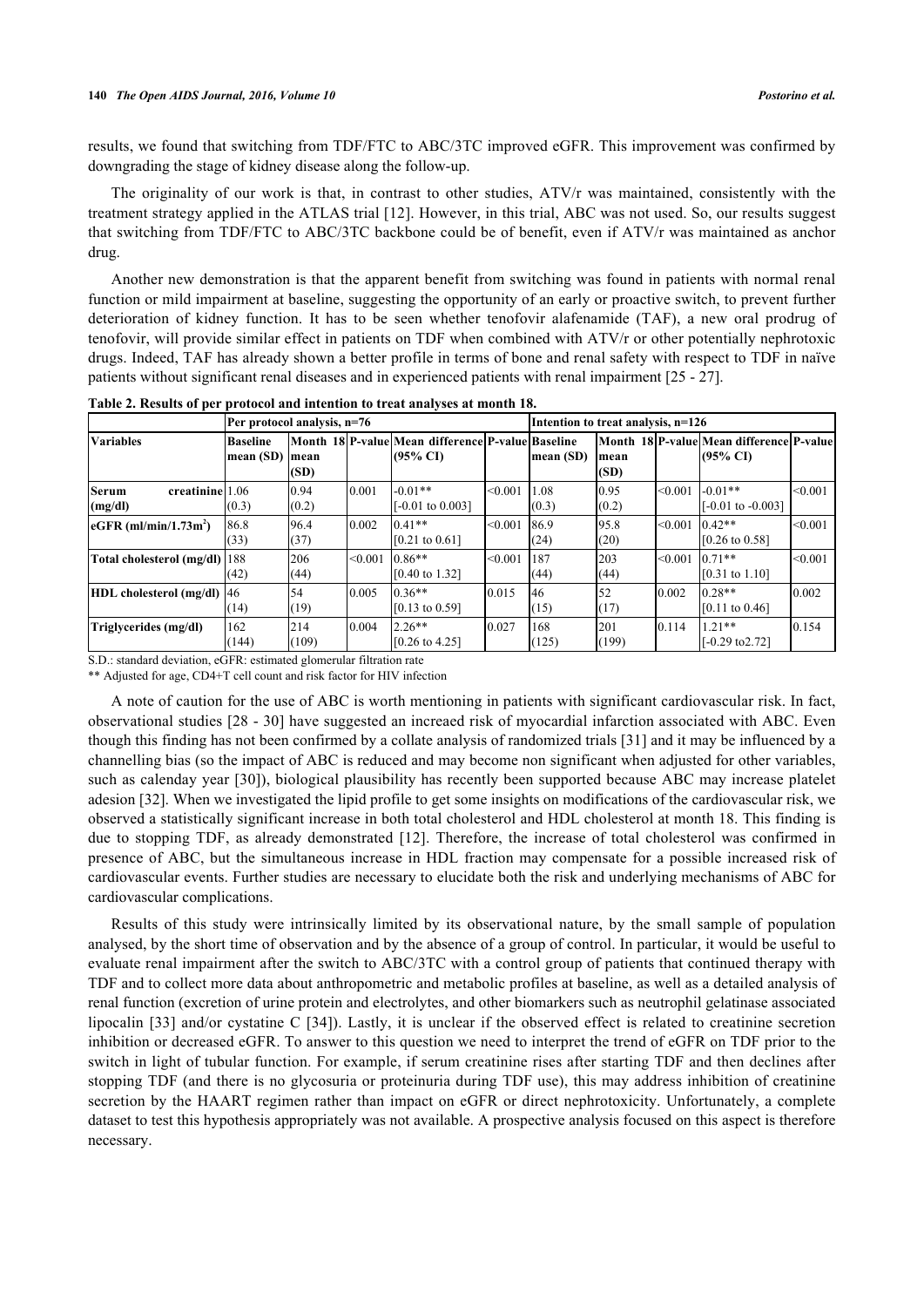# **CONCLUSION**

In conclusion, this study showed an improvement of renal function and after switching from TDF to an alternative regimen, notwithstanding ATV/r and ABC intake. The novelty of our findings was that improvement in eGFR was obtained even in patients with preserved renal function and in association with ATV/r, suggesting that a proactive switch of TDF would be indicated, especially at the first signs of renal impairment.

## **LIST OF ABBREVIATIONS**

| ABC/3TC        | $=$ | Abacavir/lamivudine                                               |
|----------------|-----|-------------------------------------------------------------------|
| <b>ATLAS</b>   | $=$ | ATazanavir and LAmivudine Simplification study                    |
| ATV/r          | $=$ | Atazanavir/ritonavir                                              |
| <b>CKD-EPI</b> | $=$ | Chronic Kidney Disease-Epidemiology Collaboration                 |
| eGFR           | $=$ | Estimated glomerular filtration rate                              |
| <b>HAART</b>   | $=$ | Highly active antiretroviral therapy                              |
| <b>HCV</b>     | $=$ | Hepatitis C virus                                                 |
| <b>HCV-Ab</b>  | $=$ | <b>HCV</b> antibodies                                             |
| <b>HDL</b>     | $=$ | High density lipoprotein                                          |
| <b>HIV</b>     | $=$ | Human immunodeficiency virus                                      |
| <b>IQR</b>     | $=$ | Interquartile range                                               |
| ITT            | $=$ | Intention to treat                                                |
| <b>MASTER</b>  | $=$ | Management of Standardized Evaluation of Retroviral HIV Infection |
| $N(t)$ RTI     | $=$ | Nucleos(t) ide drugs                                              |
| <b>SD</b>      | $=$ | Standard deviation                                                |
| <b>TDF/FTC</b> | $=$ | Tenofovir/emtricitabine                                           |
|                |     |                                                                   |

#### **FUNDING**

The MASTER Cohort was funded by M.I.S.I.foundation (Fondazione Malattie Infettive e Salute Internazionale, <http://www.fondazionemisi.it/>).

## **CONFLICT OF INTEREST**

The authors confirm that this article content has no conflict of interest.

This work has been presented in part to the " $6<sup>th</sup>$  Italian Conference on AIDS and Retroviruses" (Rome, 25-27<sup>th</sup> May 2014).

## **ACNOWLEDGEMENTS**

The Italian MASTER Cohort includes the following collaborators: F. Castelli, G. Carosi, E. Quiros-Roldan, P. Nasta, G. Paraninfo, E. Focà, Institute of Infectious and Tropical Diseases, University of Brescia, Brescia, Italy; C. Torti, Clinic of Infectious Diseases, Policlinico Universitario "*Mater Domini*", Catanzaro, Italy; R. Cauda S. Di Giambenedetto, M. Fabbiani, M. Colafigli, Catholic University of Sacred Heart, Rome, Italy; F. Maggiolo Ospedali Riuniti, Bergamo, Italy; A. Scalzini, F. Castelnuovo, I. El Hamad, Spedali Civili di Brescia, Brescia, Italy; F. Mazzotta, S. Locaputo, N. Marino, P. Pierotti, M. Di Pietro, C. Ble, F. Vichi, *"S. Maria Annunziata"* Hospital, Florence, Italy; L. Sighinolfi, *"S. Anna"* Hospital, Ferrara, Italy; G. Angarano, N. Ladisa, L. Monno, P. Maggi, Policlinico di Bari, Bari, Italy; A. Pan, S. Costarelli, Istituti Ospitalieri, Cremona, Italy; A. Gori, G. Lapadula, Ospedale S. Gerardo, Monza, Italy; M. Puoti, Ospedale Niguarda Ca Granda Milano, Italy; P. Viale, V. Colangeli, M. Borderi, Policlinico S. Orsola Malpighi, Bologna, Italy.

Authors thank also Dr. Giuseppe Coppolino (Nephrology and Dialysis Unit, Pugliese-Ciaccio Hospital, Catanzaro, Italy) for his constructive comments and his help in the revision of our manuscript.

#### **REFERENCES**

<span id="page-5-0"></span>[1] Mocroft A, Kirk O, Reiss P, *et al.* Estimated glomerular filtration rate, chronic kidney disease and antiretroviral drug use in HIV-positive patients. AIDS 2010; 24(11): 1667-78.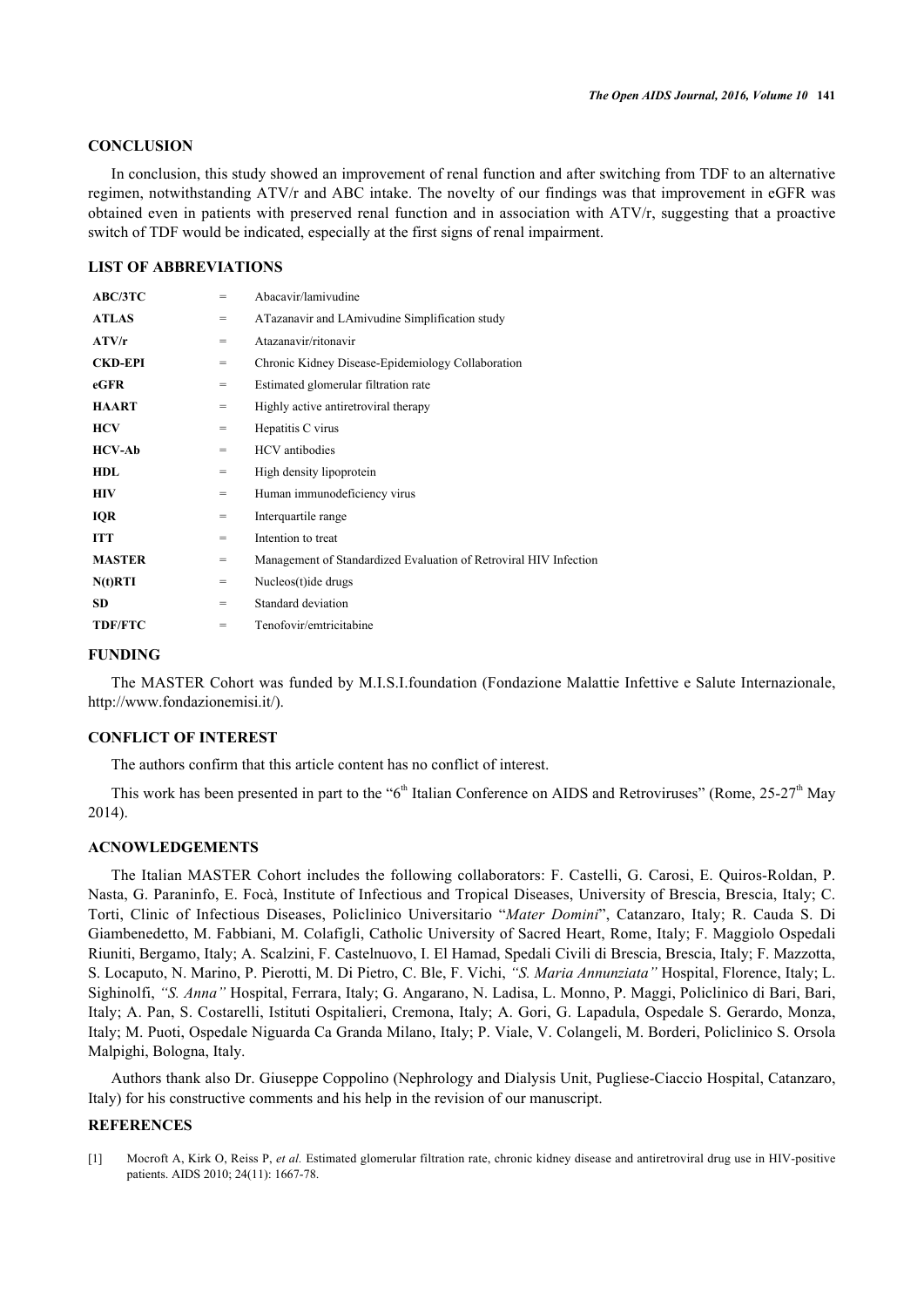#### **142** *The Open AIDS Journal, 2016, Volume 10 Postorino et al.*

[\[http://dx.doi.org/10.1097/QAD.0b013e328339fe53\]](http://dx.doi.org/10.1097/QAD.0b013e328339fe53) [PMID: [20523203](http://www.ncbi.nlm.nih.gov/pubmed/20523203)]

<span id="page-6-0"></span>[2] Ando M, Tsuchiya K, Nitta K. How to manage HIV-infected patients with chronic kidney disease in the HAART *era*. Clin Exp Nephrol 2012; 16(3): 363-72.

[\[http://dx.doi.org/10.1007/s10157-012-0585-7\]](http://dx.doi.org/10.1007/s10157-012-0585-7) [PMID: [22294158](http://www.ncbi.nlm.nih.gov/pubmed/22294158)]

- <span id="page-6-1"></span>[3] Gérard L, Chazallon C, Taburet AM, Girard PM, Aboulker JP, Piketty C. Renal function in antiretroviral-experienced patients treated with tenofovir disoproxil fumarate associated with atazanavir/ritonavir. Antivir Ther (Lond) 2007; 12(1): 31-9. [PMID: [17503745\]](http://www.ncbi.nlm.nih.gov/pubmed/17503745)
- <span id="page-6-2"></span>[4] Taburet AM, Piketty C, Chazallon C, *et al.* Interactions between atazanavir-ritonavir and tenofovir in heavily pretreated human immunodeficiency virus-infected patients. Antimicrob Agents Chemother 2004; 48(6): 2091-6. [\[http://dx.doi.org/10.1128/AAC.48.6.2091-2096.2004](http://dx.doi.org/10.1128/AAC.48.6.2091-2096.2004)] [PMID: [15155205\]](http://www.ncbi.nlm.nih.gov/pubmed/15155205)
- <span id="page-6-3"></span>[5] Kanzaki G, Tsuboi N, Miyazaki Y, Yokoo T, Utsunomiya Y, Hosoya T. Diffuse tubulointerstitial nephritis accompanied by renal crystal formation in an HIV-infected patient undergoing highly active antiretroviral therapy. Intern Med 2012; 51(12): 1543-8. [\[http://dx.doi.org/10.2169/internalmedicine.51.7093\]](http://dx.doi.org/10.2169/internalmedicine.51.7093) [PMID: [22728488](http://www.ncbi.nlm.nih.gov/pubmed/22728488)]
- <span id="page-6-4"></span>[6] Viglietti D, Verine J, De Castro N, *et al.* Chronic interstitial nephritis in an HIV type-1-infected patient receiving ritonavir-boosted atazanavir. Antivir Ther (Lond) 2011; 16(1): 119-21. [\[http://dx.doi.org/10.3851/IMP1700](http://dx.doi.org/10.3851/IMP1700)] [PMID: [21311116\]](http://www.ncbi.nlm.nih.gov/pubmed/21311116)
- <span id="page-6-5"></span>[7] Brewster UC, Perazella MA. Acute interstitial nephritis associated with atazanavir, a new protease inhibitor. Am J Kidney Dis 2004; 44(5): e81-4. [\[http://dx.doi.org/10.1016/S0272-6386\(04\)01093-5\]](http://dx.doi.org/10.1016/S0272-6386(04)01093-5) [PMID: [15492941](http://www.ncbi.nlm.nih.gov/pubmed/15492941)]
- <span id="page-6-6"></span>[8] Dubé MP, Stein JH, Aberg JA, *et al.* Guidelines for the evaluation and management of dyslipidemia in human immunodeficiency virus (HIV) infected adults receiving antiretroviral therapy: recommendations of the HIV Medical Association of the Infectious Disease Society of America and the Adult AIDS Clinical Trials Group. Clin Infect Dis 2003; 37(5): 613-27. [\[http://dx.doi.org/10.1086/378131\]](http://dx.doi.org/10.1086/378131) [PMID: [12942391](http://www.ncbi.nlm.nih.gov/pubmed/12942391)]
- [9] Lo J. Dyslipidemia and lipid management in HIV-infected patients. Curr Opin Endocrinol Diabetes Obes 2011; 18(2): 144-7. [\[http://dx.doi.org/10.1097/MED.0b013e328344556e\]](http://dx.doi.org/10.1097/MED.0b013e328344556e) [PMID: [21297466](http://www.ncbi.nlm.nih.gov/pubmed/21297466)]
- <span id="page-6-7"></span>[10] Gotti D, Cesana BM, Albini L, *et al.* Increase in standard cholesterol and large HDL particle subclasses in antiretroviral-naïve patients prescribed efavirenz compared to atazanavir/ritonavir. HIV Clin Trials 2012; 13(5): 245-55. [\[http://dx.doi.org/10.1310/hct1305-245](http://dx.doi.org/10.1310/hct1305-245)] [PMID: [23134625\]](http://www.ncbi.nlm.nih.gov/pubmed/23134625)
- <span id="page-6-8"></span>[11] Randell PA, Jackson AG, Zhong L, Yale K, Moyle GJ. The effect of tenofovir disoproxil fumarate on whole-body insulin sensitivity, lipids and adipokines in healthy volunteers. Antivir Ther (Lond) 2010; 15(2): 227-33. [\[http://dx.doi.org/10.3851/IMP1518](http://dx.doi.org/10.3851/IMP1518)] [PMID: [20386078\]](http://www.ncbi.nlm.nih.gov/pubmed/20386078)
- <span id="page-6-9"></span>[12] Mondi A, Fabbiani M, Ciccarelli N, et al. Efficacy and safety of treatment simplification to atazanavir/ritonavir+lamivudine in HIV-infected patients with virological suppression: 144 week follow-up of the AtLaS pilot study. J Antimicrob Chemother 2015; 70(6): 1843-9. [\[http://dx.doi.org/10.1093/jac/dkv037](http://dx.doi.org/10.1093/jac/dkv037)] [PMID: [25885326\]](http://www.ncbi.nlm.nih.gov/pubmed/25885326)
- <span id="page-6-10"></span>[13] Torti C, Raffetti E, Donato F, *et al.* Cohort Profile: Standardized management of antiretroviral therapy cohort (MASTER Cohort). Int J Epidemiol 2015; dyv192. [\[http://dx.doi.org/10.1093/ije/dyv192](http://dx.doi.org/10.1093/ije/dyv192)] [PMID: [26445966\]](http://www.ncbi.nlm.nih.gov/pubmed/26445966)
- <span id="page-6-11"></span>[14] Levey AS, Eckardt KU, Tsukamoto Y, *et al.* Definition and classification of chronic kidney disease: a position statement from Kidney Disease: Improving Global Outcomes (KDIGO). Kidney Int 2005; 67(6): 2089-100. [\[http://dx.doi.org/10.1111/j.1523-1755.2005.00365.x\]](http://dx.doi.org/10.1111/j.1523-1755.2005.00365.x) [PMID: [15882252](http://www.ncbi.nlm.nih.gov/pubmed/15882252)]
- <span id="page-6-12"></span>[15] Levey AS, Stevens LA. Estimating GFR using the CKD Epidemiology Collaboration (CKD-EPI) creatinine equation: more accurate GFR estimates, lower CKD prevalence estimates, and better risk predictions. Am J Kidney Dis 2010; 55(4): 622-7. [\[http://dx.doi.org/10.1053/j.ajkd.2010.02.337\]](http://dx.doi.org/10.1053/j.ajkd.2010.02.337) [PMID: [20338463](http://www.ncbi.nlm.nih.gov/pubmed/20338463)]
- <span id="page-6-13"></span>[16] National Institute of Health, National Institutes of Allergy and Infectious Diseases Division of AIDS, Table for Grading the Severity of Adult and Pediatric Adverse Events Updated August 2009.
- <span id="page-6-14"></span>[17] Abraham AG, Althoff KN, Jing Y, et al. End-stage renal disease among HIV-infected adults in North America. Clin Infect Dis 2015; 60(6): 941-9. [\[http://dx.doi.org/10.1093/cid/ciu919\]](http://dx.doi.org/10.1093/cid/ciu919) [PMID: [25409471](http://www.ncbi.nlm.nih.gov/pubmed/25409471)]
- <span id="page-6-15"></span>[18] Riddler SA, Smit E, Cole SR, *et al.* Impact of HIV infection and HAART on serum lipids in men. JAMA 2003; 289(22): 2978-82. [\[http://dx.doi.org/10.1001/jama.289.22.2978](http://dx.doi.org/10.1001/jama.289.22.2978)] [PMID: [12799406\]](http://www.ncbi.nlm.nih.gov/pubmed/12799406)
- <span id="page-6-16"></span>[19] Estrella M, Fine DM, Gallant JE, *et al.* HIV type 1 RNA level as a clinical indicator of renal pathology in HIV-infected patients. Clin Infect Dis 2006; 43(3): 377-80. [\[http://dx.doi.org/10.1086/505497\]](http://dx.doi.org/10.1086/505497) [PMID: [16804855](http://www.ncbi.nlm.nih.gov/pubmed/16804855)]
- <span id="page-6-17"></span>[20] Rasmussen TA, Jensen D, Tolstrup M, *et al.* Comparison of bone and renal effects in HIV-infected adults switching to abacavir or tenofovir based therapy in a randomized trial. PLoS One 2012; 7(3): e32445. [\[http://dx.doi.org/10.1371/journal.pone.0032445](http://dx.doi.org/10.1371/journal.pone.0032445)] [PMID: [22479327\]](http://www.ncbi.nlm.nih.gov/pubmed/22479327)
- [21] Rasmussen TA, Tolstrup M, Melchjorsen J, *et al.* Evaluation of cardiovascular biomarkers in HIV-infected patients switching to abacavir or